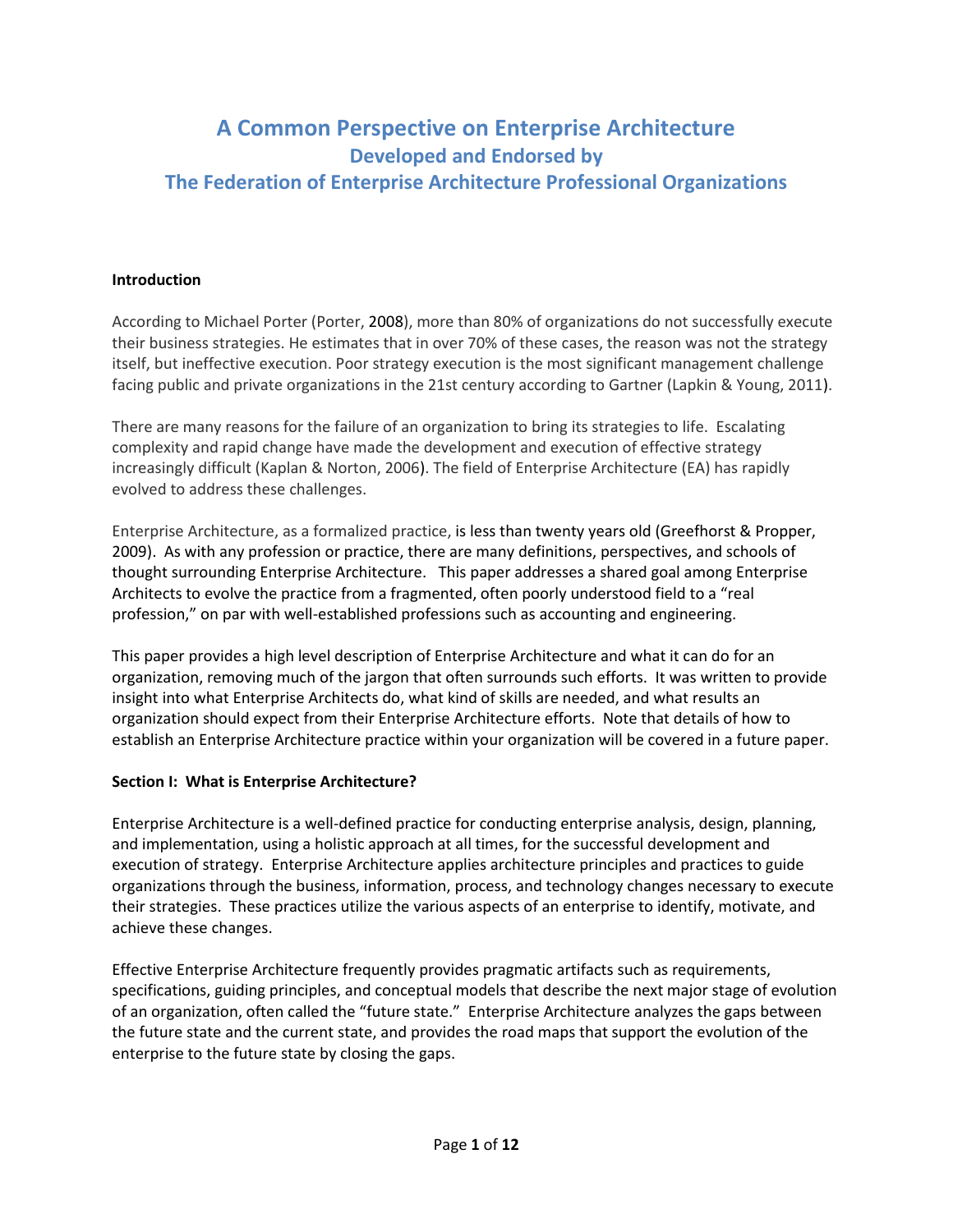Enterprise Architecture uniquely fosters dialog to create shared meaning and to deliver shared goals. The primary purpose of describing the architecture of an enterprise is to provide the holistic information and insights to effectively frame the opportunities of the organization and make better informed decisions. With Enterprise Architecture, organization leaders can more readily improve the effectiveness, efficiency, and responsiveness of their enterprise.

Organizations undertake Enterprise Architecture (EA) for a variety of reasons. Leaders want their organizations to better perform and better satisfy their stakeholders by doing things differently, and they expect the EA practice to enable such change. Because enterprise architects consider common strategic goals and strong integration between business strategy, enterprise program management, portfolio management and governance functions, they are able to bridge the gap from strategy to implementation in an organization.

Importantly, the work done by an Enterprise Architect is not specific to any one kind of organization. Enterprise Architecture provides benefits to government, commercial, military, non-profit, and composite organizations. In addition, EA can apply its methods at different organizational levels -- from departments and divisions up through companies and more complex organizations (such as multinationals and national governments). As a result, EA considers the relationships and value streams that occur within any arbitrary "boundary" as well as outside that boundary.

In this respect, Enterprise Architecture engenders a practice that not only requires awareness of the organization's "external" environment, but actively leverages that knowledge to identify improvements "internally." EA is a highly versatile and useful mechanism for fitting an organization into its environment in the most effective and purposeful manner possible.

Some argue that the practice of Enterprise Architecture is not really a new discipline but rather a collection of older, existing practices. In many respects this is true. Just as many of today's established professions evolved from a collection of practices, Enterprise Architecture is in the process of consolidating, enhancing, and adding structure to many practices that have been performed to different degrees in organizations for decades. As the Enterprise Architecture practice evolves into a more formalized profession, the link that EA could (and many would say should) have with enterprise strategic planning is beginning to be better understood in many organizations today.

One frequently used analogy is the comparison of an Enterprise Architect to an Urban Planner. As the following figure implies, the building architect is analogous to the solution architect in that both are typically concerned with the construction of a single entity or system. The Urban Planner is somewhat analogous to the Enterprise Architect and Enterprise Architecture team in that the urban planning team needs to understand what the building architect (solution architect) does, but also needs to understand a wide range of topics that the building architect doesn't need to deal with – things like the vision of how the urban area should evolve, the safety and livability of the urban area, urban infrastructure capacity and modernity, urban systems interactions and integration, and many other areas.

In many respects, Enterprise Architecture professionals are the urban planners for the enterprise.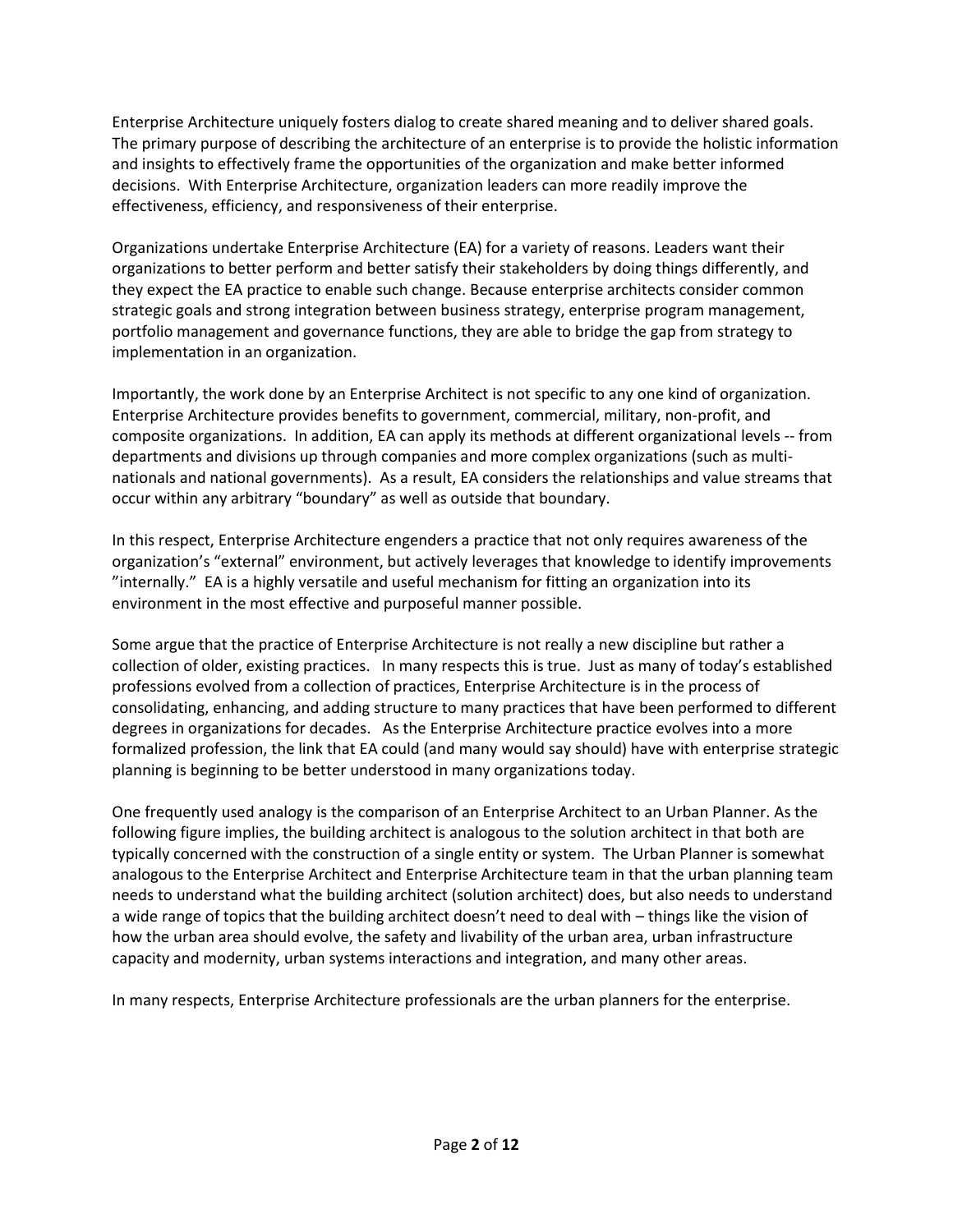| lan<br>Urhan<br>ne<br>Р |
|-------------------------|

Focused on the entire city. Concerned with flow of services, transportation, utilities, quality of life. Ongoing activity that leads incremental improvements to fulfill a vision of the city.

Focused on a single building. Concerned with meeting specific needs. Project oriented activity for the benefit of the building owner.



is like an is like a Focused on the entire enterprise. Focused on a single system or process. Concerned with the flow of value, Concerned with meeting specific needs. processes, and information. Ongoing Project oriented activity for the benefit of activity designed to fulfill a vision of the the project sponsor. enterprise. Architec

*The Evolving View of Enterprise Architecture*

Enterprise Architecture as a practice meets an emerging need in our rapidly changing world. Any area of an organization that has to deal with rapid change and a complex set of challenges can leverage Enterprise Architecture. This ability to cope with complexity amidst change is driving the evolution of EA.

Enterprise Architecture rose to prominence when organizations began to cope with rapid changes in technology and diversity in operating models. The business needs around systems integration, the shift from mainframe computing, and the emergence of personal computing were sufficiently complex to push organizations to find systematic solutions to the problems of complex change.

The scope of Enterprise Architecture in some organizations today is maturing. All kinds of organizations, from commercial businesses to government agencies, find themselves needing to cope with complex changes in order to quickly react. The ideas used by Enterprise Architects are not technology specific, and these expert change agents have found their skills and methods to be in demand well beyond technology settings. Enterprise Architecture provides a wide array of services such as helping with broad changes in business and organizational models, improving partner relationships, implementing strategies, and addressing changing stakeholder demands. While many of the existing methods and tools were developed with technology change in mind, these tools are rapidly evolving to address such non-technical concerns.

The individual models produced in the EA process are arranged in a logical manner, and this provides an ever-increasing degree of detail about the enterprise, generally including (but not limited to):

- Enterprise goals and objectives
- Enterprise capabilities, values streams, and information
- Enterprise portfolio of business solutions
- Enterprise technologies and resources

The term "Enterprise Architecture" has various uses. In some cases, EA practices may focus on the outputs ("the noun") rather than the practice of EA. This paper primarily uses the term "Enterprise Architecture" to refer to a practice ("the verb") rather than outputs or deliverable artifacts. Practitioners find that focusing on Enterprise Architecture as a continuous practice allows EA guidance to evolve in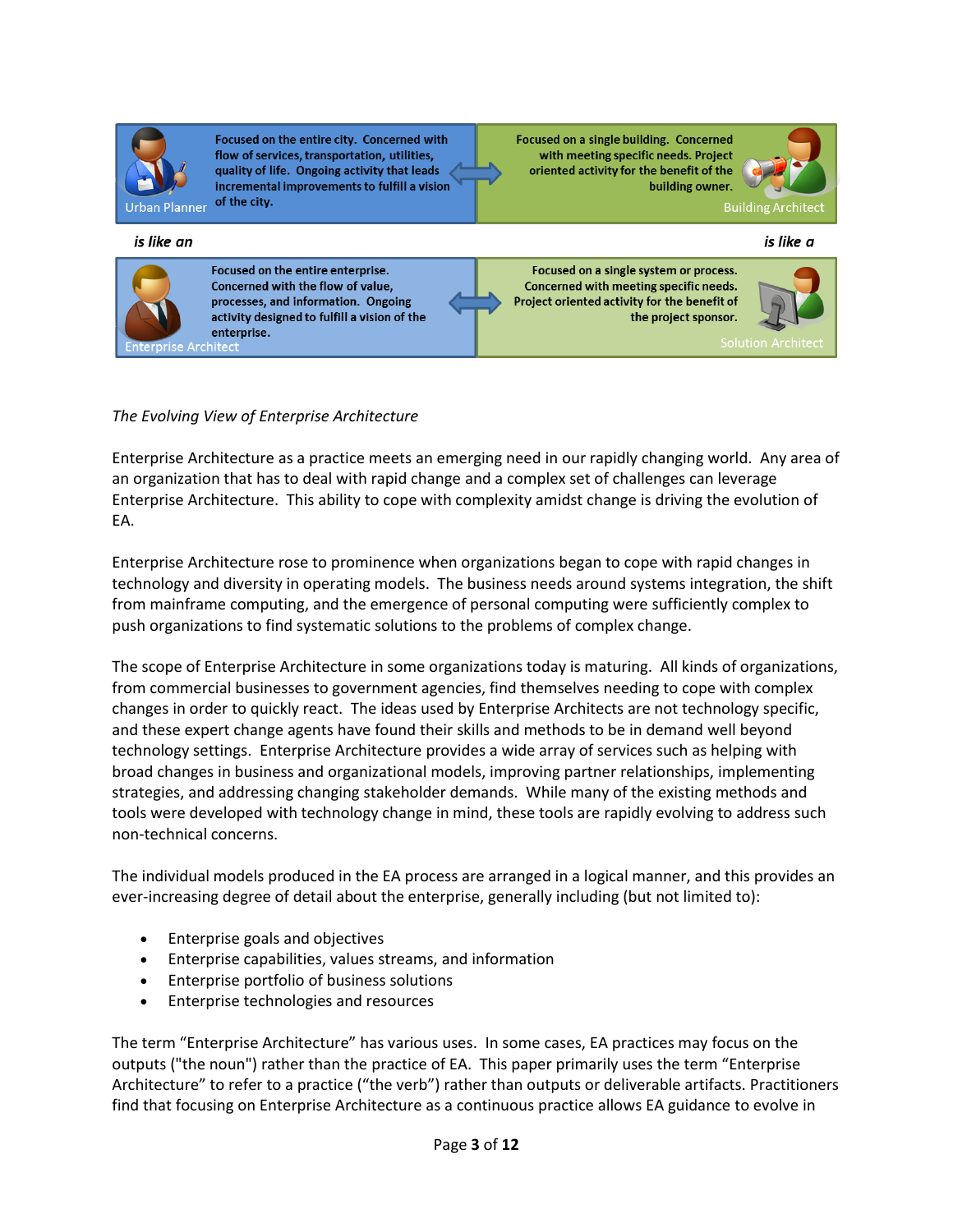response to the desire for particular business outcomes. A continuous process provides clarity for the ongoing transformation of an enterprise.



**Figure 2: The General Process of Enterprise Architecture**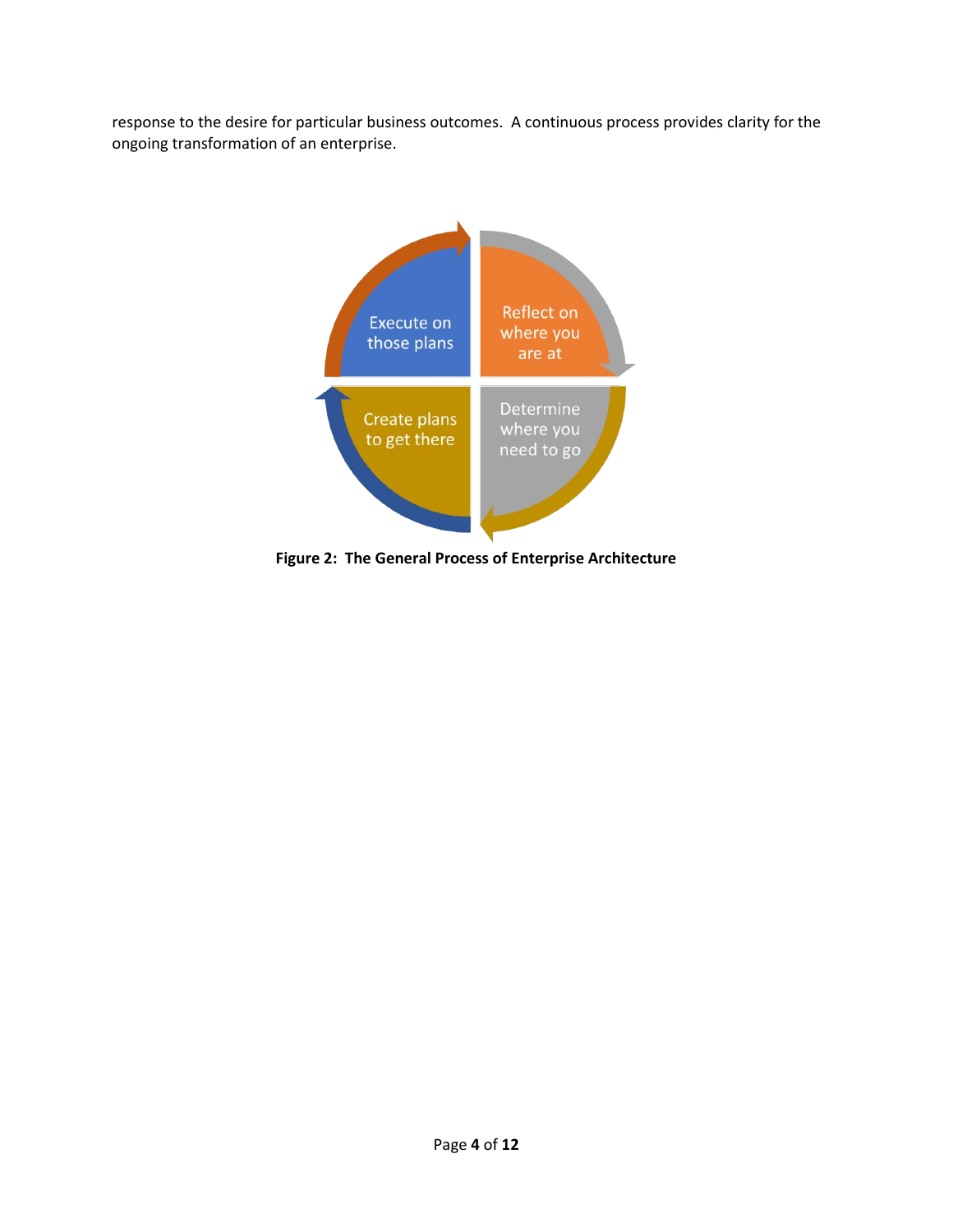#### *Ongoing Change*

One element worth noting is the potential for Enterprise Architecture to be a mechanism for transformational change and adaptation in an organization. The environment "outside" an organization is always changing. Responding to that change results in a steady stream of new products, new consumers, new partners, and new ways to do business. Organizations must "dance to the new music" or risk becoming inefficient or uncompetitive. Enterprise Architecture is quickly becoming an essential feature of companies and organizations that evolve to meet changing needs.

Adaptation, by itself, is not the goal: nimble organizations are. But organizations are simply groups of people, and helping people to adapt requires making changes. Sometimes, small changes, like a new product or a feature in a product, are sufficient. Sometimes, the company itself has to change. For example, an organization may need to outsource (or insource) a part of the business to stay competitive. Perhaps it needs to open up sales in new markets, or distribute production among suppliers in a new way, or merge with a former competitor or supplier. Nearly every large organization has dealt with these changes, often many times.

Changing an enterprise is not just the job of Enterprise Architecture, and in fact most organizations "execute change" without Enterprise Architecture involved. Those that are beginning to use EA, however, have a distinct advantage. EA provides a repeatable set of techniques that allow an organization to design their own future, plan for its evolution, and successfully implement these changes. The result is an organization that is simpler to operate, more nimble in the marketplace, and quicker to seize opportunities.

With Enterprise Architecture involved, organizational changes are completed more quickly, while protecting and enhancing shareholder value. On the opposite end of the spectrum, organizations that change without EA often become frail and cumbersome over time. These organizational changes can be dramatic, with large-scale reorganization of people, systems, and accountabilities. They can also be gradual and steady, involving hundreds of small, non-disruptive steps. Regardless of the approach taken, change is often complex and error-prone. Enterprise Architecture, through continuous evaluation and adaptation of the enterprise, reduces the cost of change and improves the chances for success.

Enterprise Architects, used correctly, are able to employ a wide array of techniques to bring about changes, both dramatic and incremental. These techniques are often discussed in the context of four "types" of architecture that are all included within the scope of EA. Business architecture is used to design competitive structures and processes, leverage existing strengths, and identify potential investment opportunities that advance the business's objectives and drive innovation. Information architecture accelerates the availability, consistency, and quality of rapidly growing volumes of information. Applications architecture describes the behavior, structure and interrelationships of the applications used in an organization and their interactions with information, business processes, and the people who use them. Technology architecture brings new and existing technologies together in a rich yet consistent mosaic to ensure security, availability, and reliability. A fifth "type" of architecture, often called solution architecture, is composed of all four of the above types, but operates at a tactical level below enterprise architecture, focusing on the scope and span of a selected business problem. For a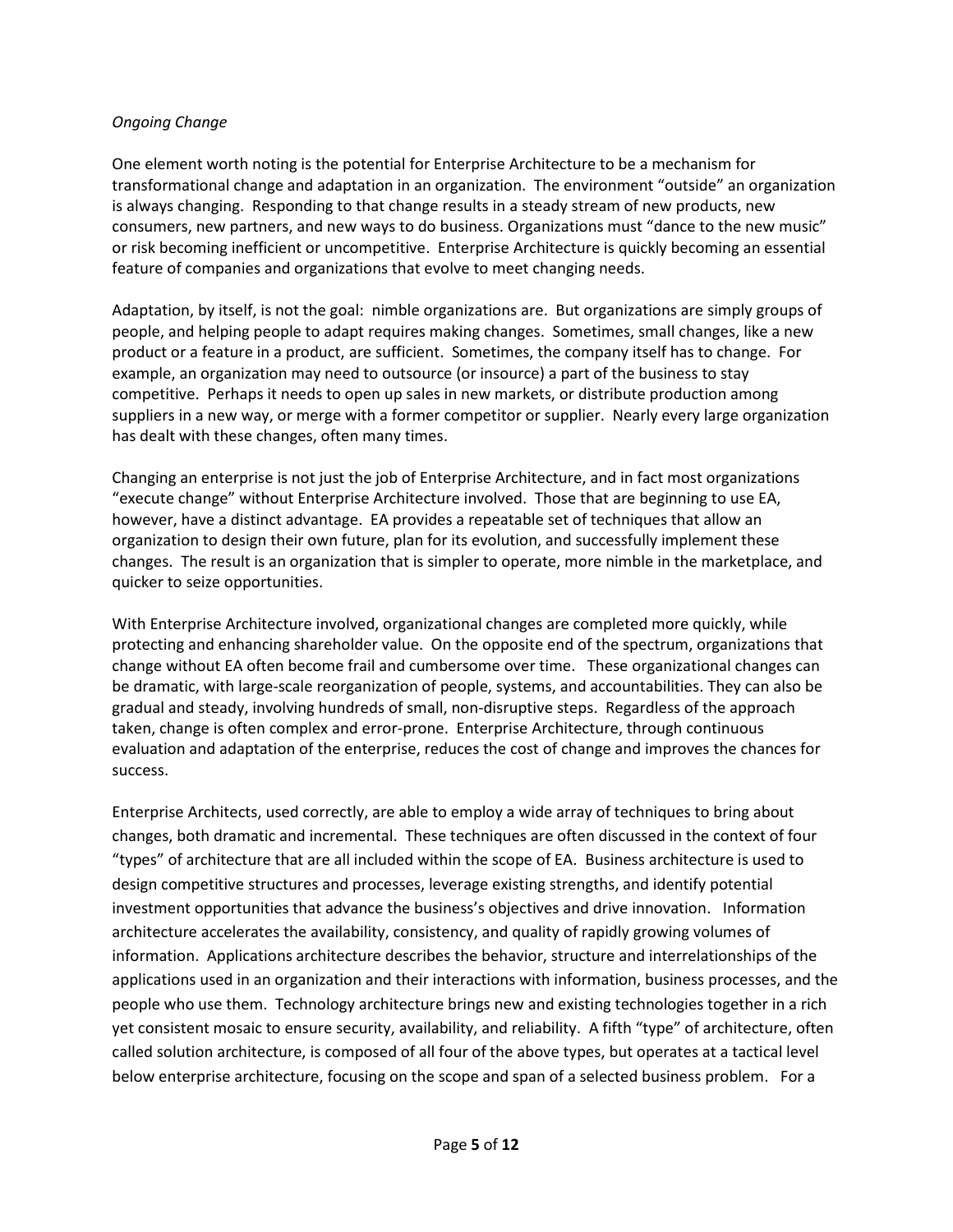given organization, the EA function may partition their scope differently to accommodate the wide variety of stakeholder concerns.

## *Transformational Change*

Regardless of whether an organization undergoes a large and dramatic reorganization or a steady series of non-disruptive tweaks, Enterprise Architecture has the opportunity to contribute by finding and expressing transformational opportunities. These are opportunities to transform beyond the typical areas of responsibility and alignment by addressing the challenges of new business models. For such larger changes, the planning for transformation is continuous, but the transformation itself may occur in a short time frame.

Transformational change, when conducted under the rigorous lens of Enterprise Architecture, uses a methodical approach to understand the existing enterprise and to create measurable and clearly aligned change programs. This methodology reduces risk and speeds up the transformation process. Transformational changes typically include large mergers or acquisitions, rapid adoption of new business models, or the shift from one overarching operating model to another.

With transformational change being demanded by the ever-increasing speed of business, Enterprise Architecture has had to change as well. While the Enterprise Architecture practice in the past had focused primarily on the technological aspects of change, the practice is quickly evolving to use a rigorous business architecture approach to address the organizational and motivational aspects of change as well.

Enterprise Architects, in this new mold, are evolving to leverage cross-functional business acumen as well as cross "domain" understanding within both business and technology. Transformational Enterprise Architecture coordinates enterprise-wide efforts that allow the benefits of transformation to be realized as quickly as possible without shying away from the difficult work of process improvement, clarification of decision structures, and systems integration.

## **Section II: What Differentiates the Enterprise Architecture Practice from Other Functions and Practices in an Organization?**

Creating an effective business strategy is difficult. It is also difficult to make the needed changes to an organization to bring that strategy to life. Enterprise Architecture requires a specific mix of skills and abilities, combining the mindset of an engineer with the business awareness of an operational leader, and adding in the innovative creativity of an entrepreneur. Enterprise Architecture gives powerful tools and methods to these unique individuals, allowing them to do more than offer tiny improvements or even to optimize investments.

Enterprise Architecture is both an art and a science. Enterprise Architects guide stakeholders within an organization to look across systems and silos to envision change with far reaching enterprise implications. These talented practitioners help leaders to consider alternative ways in which that change can happen, and they are able to dive to the deepest details needed to ensure that business and process changes are properly constrained and executed. From the highest levels of change (changes in the business models and value streams) to the most detailed minutiae like the use of specific tools or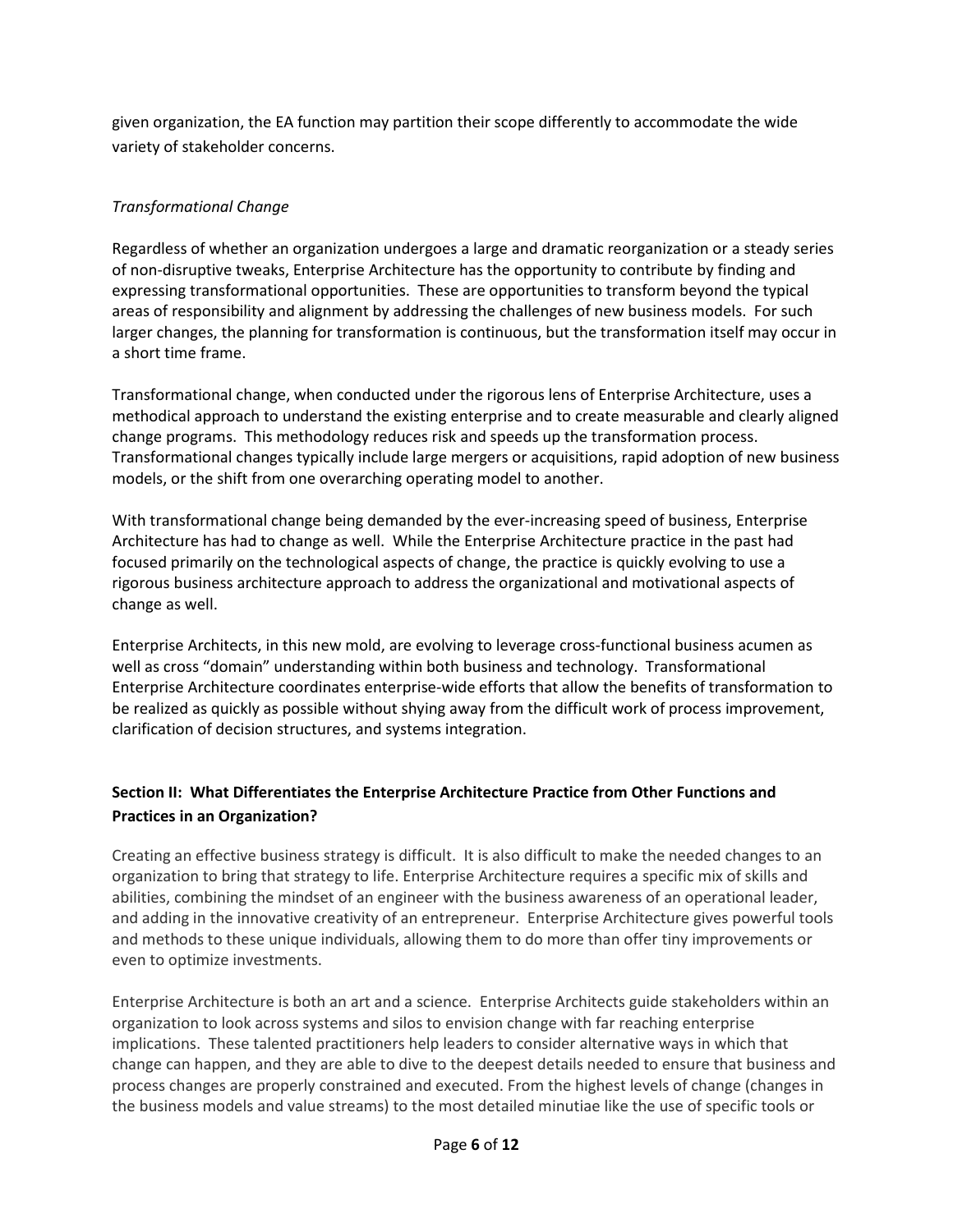technologies, the Enterprise Architecture process offers an effective and needed complement to strategic planning by doing more than describing a series of projects. Enterprise Architects are comfortable with uncertainty and bring a socially-aware approach to addressing difficult and ill-defined complexities.

To understand what is meant by this statement, let's go back to the urban planning analogy. The mayor and city council (the C-level executives) work with a strategic planning group to develop a strategic plan for the city. The urban planner then works closely with elected officials, civic leaders, civil engineers, building architects, and community groups to help develop and implement the city's strategic plan over time. Without the urban planning team as the bridge between the strategic vision and the people who implement aspects of the strategic plan (building architects, road and infrastructure architects, engineers, etc.), there would be little or no coordination between the people at the implementation level and no city-wide analysis, design, and planning to ensure an effective and efficient implementation of the city strategic plan.

An Enterprise Architecture practice collaborates with many inter-connected disciplines including performance engineering and management, process engineering and management, IT and enterprise portfolio management, governance and compliance, IT strategic planning, risk analysis, information management, metadata management, and a wide variety of technical disciplines as well as organizational disciplines such as organizational development, transformation, innovation, and learning. Increasingly, many practitioners have stressed the important relationship of Enterprise Architecture with emerging holistic design practices such as design thinking, systems thinking, and user experience design.

## **Section III: What Value Does Enterprise Architecture Bring to an Organization?**

An EA practice delivers business value by producing several results, including but not limited to:

- An articulation of the strategic requirements of the enterprise
- Models of the future state, which illustrate what the enterprise should look like across all EA viewpoints in support of the business strategy
- A road map of the change initiatives required to reach that future state
- The requirements, principles, standards and guidelines that will steer the implementation of change initiatives

While these outputs are often the visible "things" created by Enterprise Architects, they are created in service of specific outcomes. Enterprise Architecture exists to help deliver an array of outcomes including, but not limited to:

- Improvements to the effectiveness, efficiency, and agility of the enterprise
- Innovations in the structure of an organization
- Improvements in the capability of continuous organizational innovation and change competency
- The rational centralization or federation of business processes
- Improvements to the quality and timeliness of business information
- Clarification and articulation of business rules
- Alignment of spending so that money spent on business initiatives and systems actually delivers on the strategic intent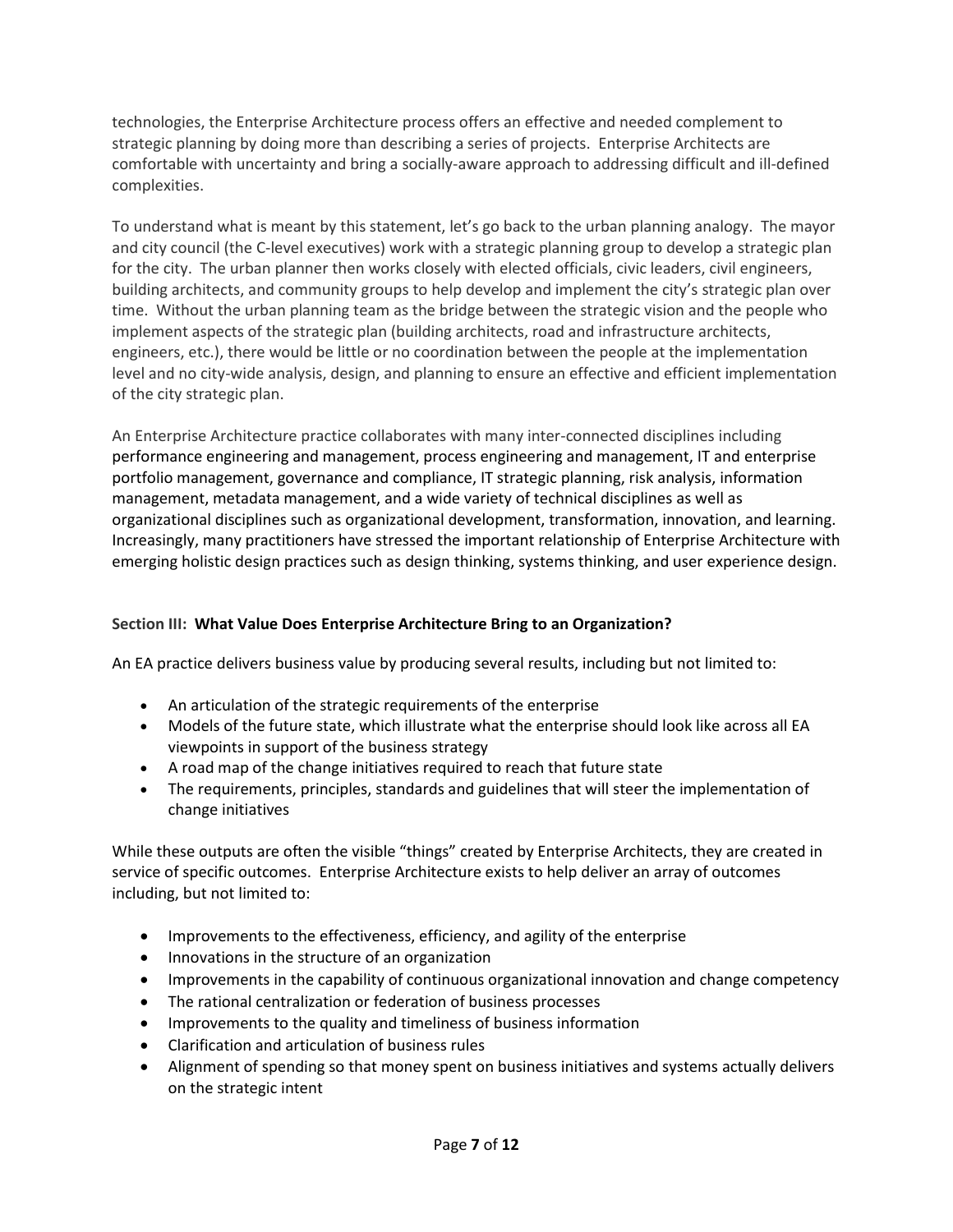There are many different ways to use this information to improve the functioning of an organization. One common approach is to maintain a description of the enterprise that represents a "target" or "future state" goal. A set of intermediate steps is created that illustrates the process of changing from the present situation to the target future state. These intermediate steps are called "transitional architectures" by some in the field.

The value of Enterprise Architecture is measured in many ways. In most cases, the notion of "value" includes measures that are non-financial as well as financial measures. When discussing the value of strategically oriented functions like strategic planning or urban planning, a longer-term value understanding is essential. Strategic planning alone does not produce a directly measurable return on investment (ROI). However, the successful execution of the strategic plan in the form of projects that are well aligned with the strategic plan produces benefits on many levels to the enterprise.

A formal Enterprise Architecture practice or group can provide for the efficient, effective, and consistent analysis, planning, design, and implementation of strategic needs. The lack of a formal EA practice implies that the needed bridge between strategy and execution either does not exist at all or exists in fragmented pieces in the organization.

The Enterprise Architecture practice can have a unique vantage point across an enterprise. That insight and viewpoint is necessary to help identify and develop areas of possible innovation.

### *More Than a Fad*

The trends and needs of business are constantly changing. Just a few years ago, organizations were focused on agility and manageability as core issues. After that, the focus shifted to security. The current management trend is around innovation. Regardless of which one of these trends may be motivating change in an organization or what trends may emerge in the future, Enterprise Architecture is a key element enabling rapid and rational changes in businesses, government, non-profit organizations, and any other kind of human enterprise.

## *Conclusion*

Enterprise Architecture is a useful and unique practice. It is quickly becoming a core competency for organizations dealing with the complexity of overwhelming change. The continuous and ongoing application of Enterprise Architecture solves one of the most difficult challenges of modern enterprises: making sure that senior leaders can bring about the changes needed to deliver the strategies they have promised to their stakeholders. The unique blend of skills demanded by Enterprise Architecture, including business, information, and technology competencies, and the carefully engineered and proven methods they employ allow Enterprise Architects to address the obstacles to strategic change. Commercial, government, and non-profit organizations throughout the world are successfully using Enterprise Architecture to adapt to the ever-increasing demand for change.

## *Future Directions*

The seventeen professional organizations of the Federation of Enterprise Architecture Professional Organizations (FEAPO) authored and developed this paper. FEAPO, a worldwide association of professional organizations, was established in 2011 to provide a forum to standardize, professionalize, and otherwise advance the discipline of Enterprise Architecture.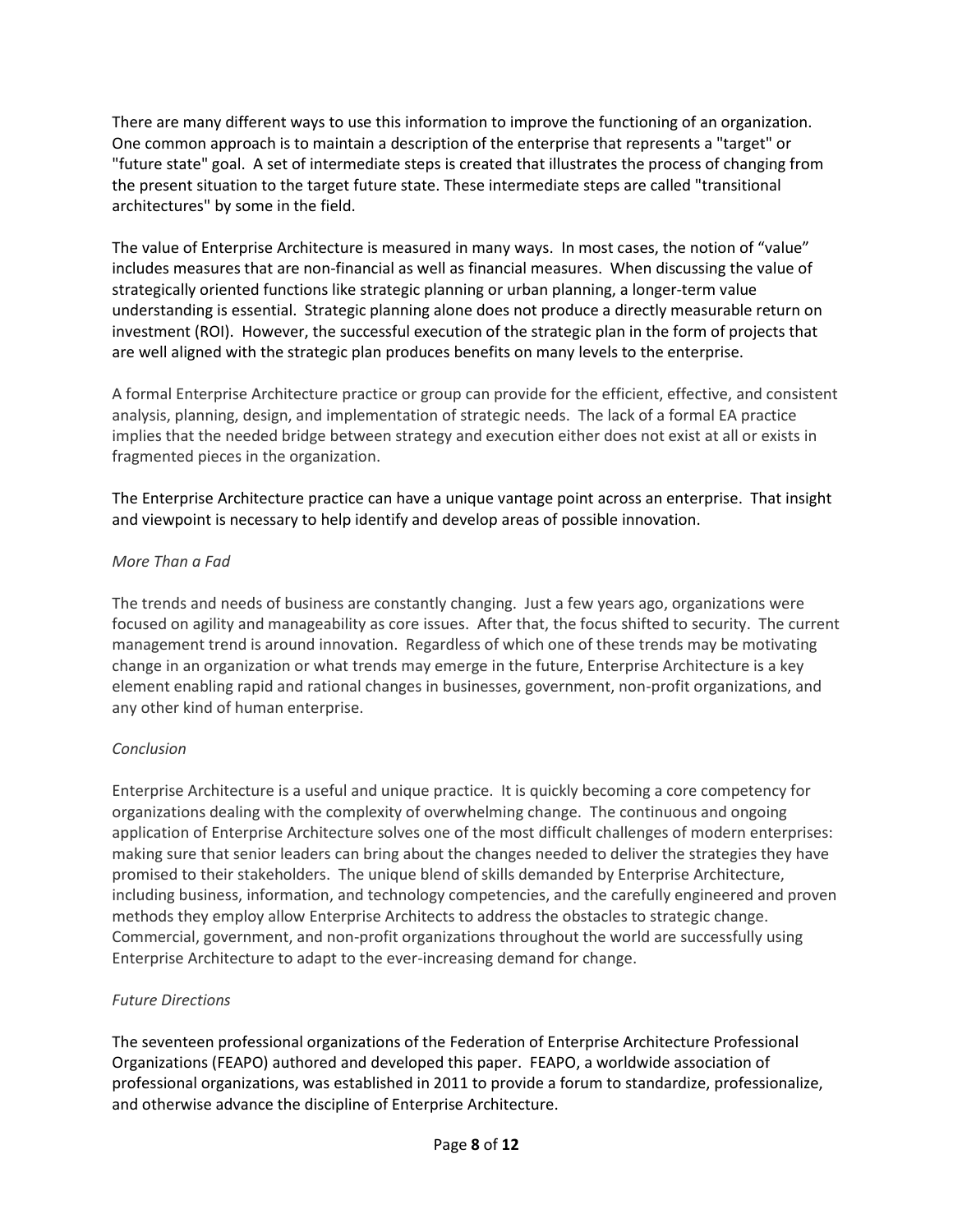This paper is the first of a planned series of papers on the Enterprise Architecture profession that will progressively dive deeper into various aspects of this evolving field. The initial papers will explore current and emerging issues and trends surrounding many of the topics highlighted in this paper. For more information on FEAPO and how to become involved in these and other initiatives, please visit: http://www.feapo.org/.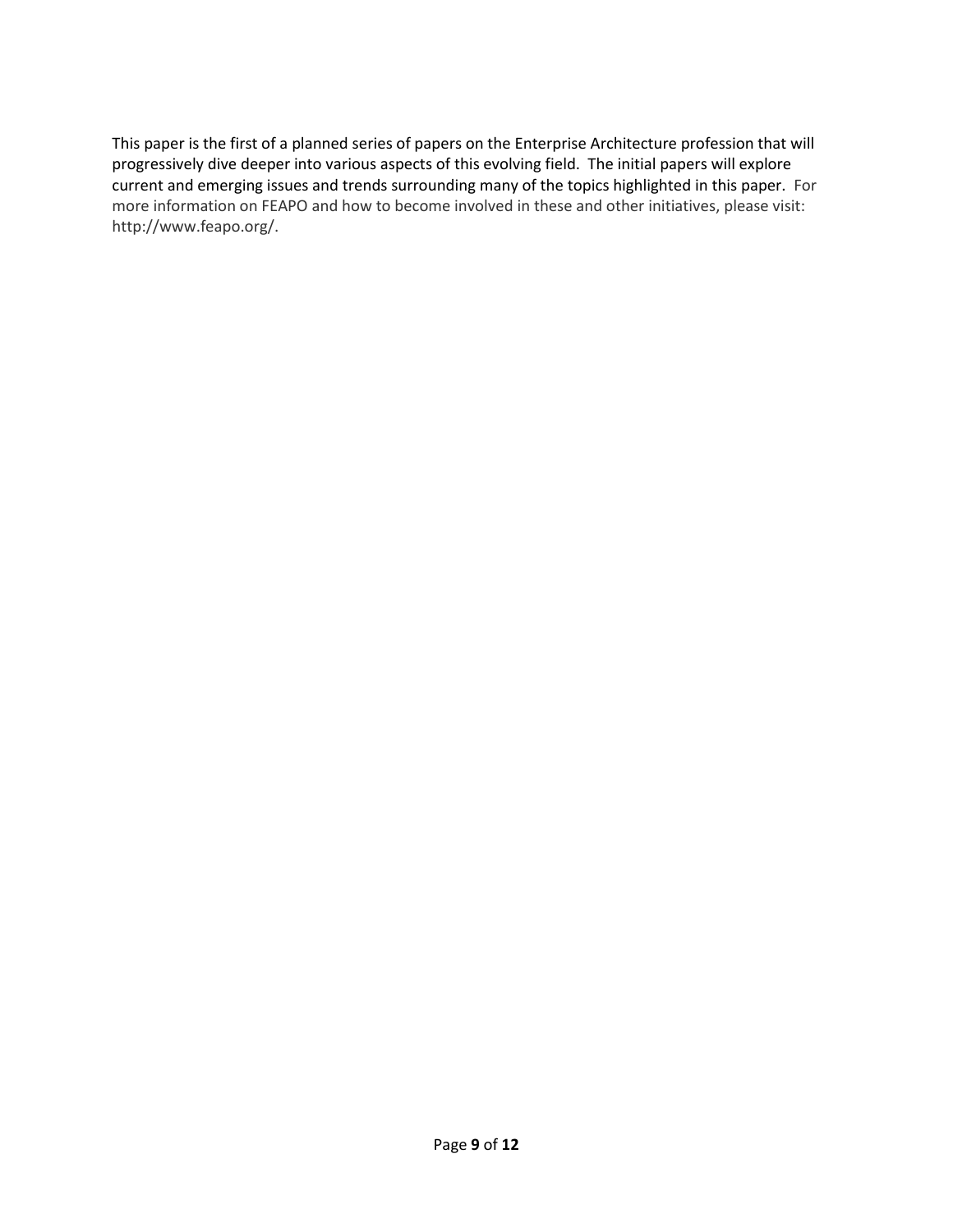#### **Acknowledgements**

FEAPO would like to recognize and thank Dr. Brian Cameron, FEAPO Founding President, and Nick Malik, Center for the Advancement of the EA Profession (CAEAP), for their efforts in organizing and drafting the initial survey, assisting with the data collection, and drafting the initial versions of this paper. Without their efforts, this paper would not be where it is today.

FEAPO would also like to acknowledge and thank the representatives of the FEAPO member organizations for their contributions to this paper:

- Trekker Armstrong\*, Canadian Information Processing Society
- Kevin Brennan, International Institute of Business Analysis (IIBA)
- Andy Chen\*, IEEE Computer Society
- David Chesebrough\*, The Association for Enterprise Information
- **•** Steve Delahunty, The Network Professional Association
- Charles Dickerson, International Council on Systems Engineering
- Michael Gladstone, International Institute of Business Analysis (IIBA)
- Mark Goetsch\*, Center for the Advancement of the EA Profession
- Andrew Guitarte\*, Business Architecture Society
- Bob Hart, Australian Computer Society
- Deborah Henderson, DAMA International and DAMA International Education & Research Foundation
- Ingrid Batiste Hunt\*, DAMA International and DAMA International Education & Research Foundation
- Stephen Ibaraki\*, The Global IT Community Association (GITCA) and The International Federation for Information Processing International Professional Practice Partnership
- Graham Jones, The Global IT Community Association (GITCA)
- Mark Lane\*, Center for the Advancement of the EA Profession
- Marc Lankhorst, Netherlands Architecture Forum
- Richard Martin, International Council on Systems Engineering
- Robert McIlree, Center for the Advancement of the EA Profession
- Maureen McVey , International Institute of Business Analysis (IIBA)
- Daniel St. George, Institute of Information Technology Professionals New Zealand
- Paulo Rocha, Institute of Information Technology Professionals New Zealand
- Mike Rosen, The Business Architecture Guild
- Julian Sammy, International Institute of Business Analysis (IIBA)
- Eric Sweden\*, The National Association of State Chief Information Officers (NASCIO)
- Barry Sellers\*, The Network Professional Association
- Sanjay Shirude, DAMA International
- Raymond Slot, Netherlands Architecture Forum
- William Ulrich\*, The Business Architecture Guild
- Gina Van Dalen, Canadian Information Processing Society
- Charlene (Chuck) Walrad\*, IEEE Computer Society
- Jeff Walk, Center for the Advancement of the EA Profession
- Ralph Whittle, Business Architecture Society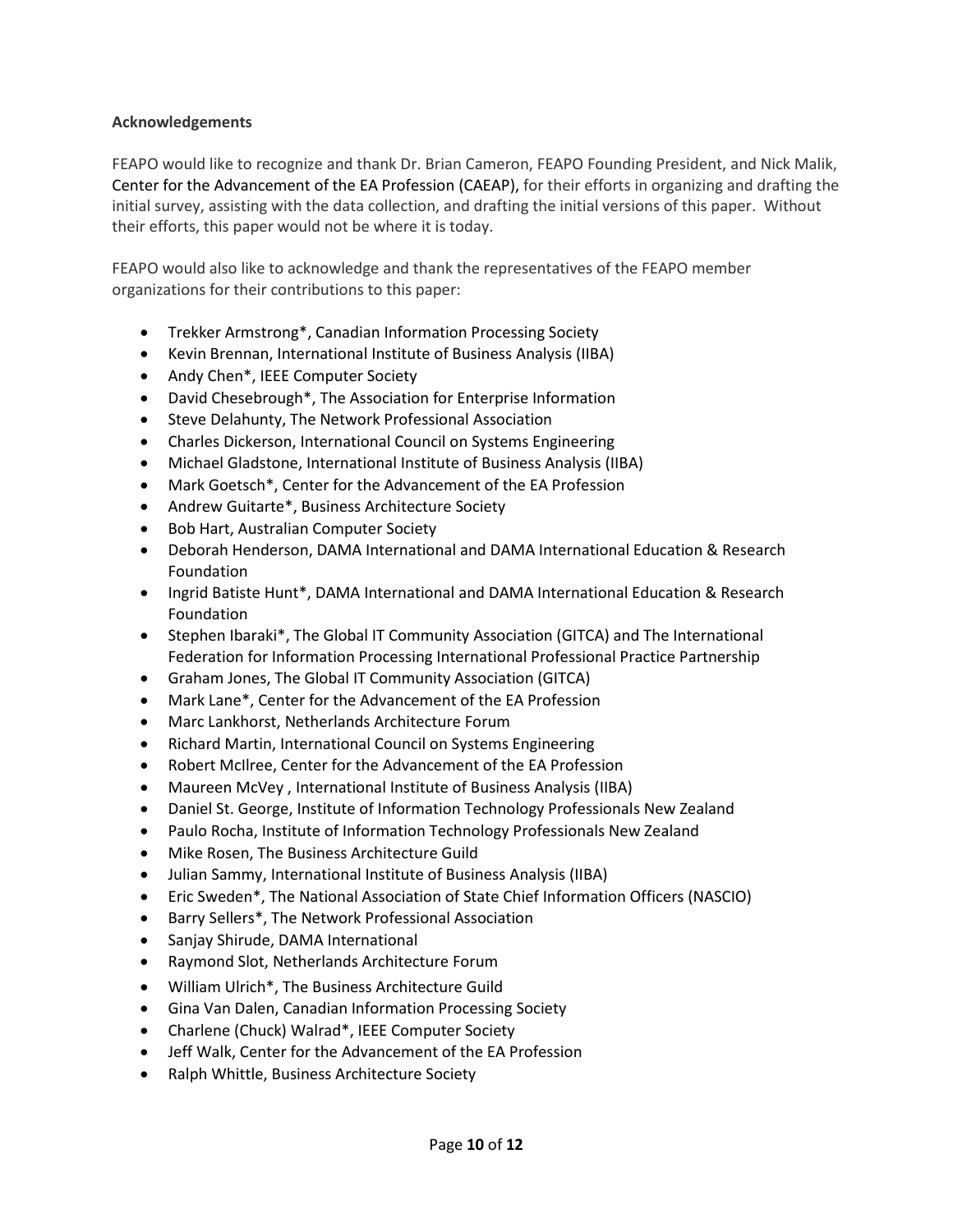Peter Wilson\*, The Enterprise Architecture Shared Interest Group from the Industry Advisory Council

#### \*FEAPO Founding members

FEAPO would also like to recognize and thank the group of external reviewers that graciously offered to provide additional input into this paper:

- Bill Cason, Troux
- Ross Eisenberg, The Corporate Executive Board
- Leonard Fehskens, The Open Group
- Ben Geller, Troux
- **Tim DeGennaro, Forrester Research**
- Christiane Groth, The Corporate Executive Board
- Ulrich Kalex, Alfabet
- Zbigniew (Joe) Kielczewski, Cisco
- Dr. James Lapalme, Numerix Research Laboratory
- Navin Maganti, Confiance Group
- Ed Moshinsky, Lockheed Martin Corporation
- Kurt Nelson, Boeing Corporation
- Dr. Carlo J. Ninassi, Pennsylvania State University
- Roberto Sehringer, Johnson & Johnson
- Jeff Scott, Accelare
- Rolf Siegers, Raytheon Corporation
- Dr. Jeffrey L. Spearly, Pennsylvania State University
- Bob Szelistowski, Raytheon Corporation
- Maria W. Taylor, Pennsylvania State University
- Mark Thomas, Progressive Insurance
- David Twadell, BCS, The Chartered Institute for IT
- Dr. Albert A. Vicere, Pennsylvania State University
- Michael Warner, EMC